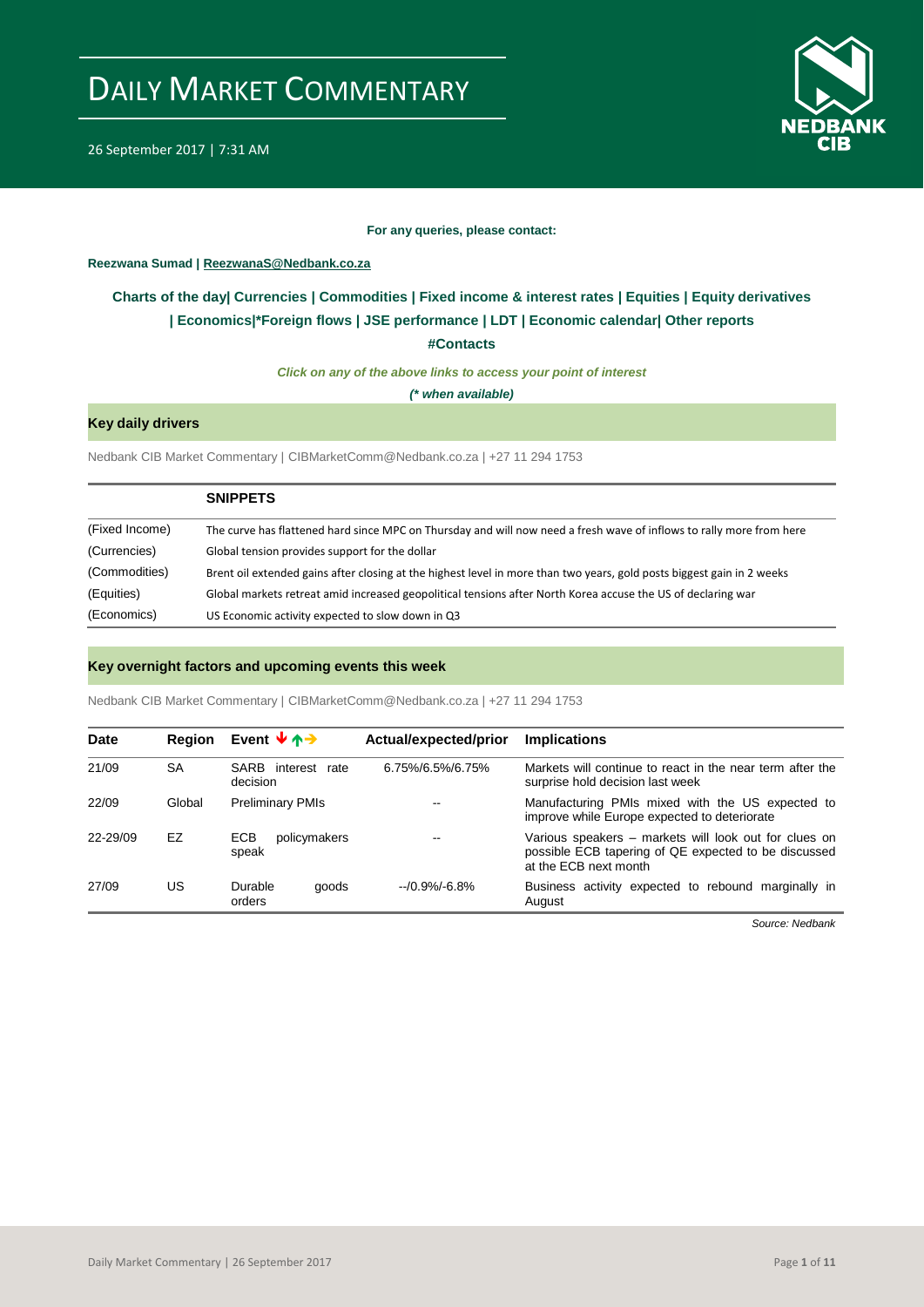

## <span id="page-1-0"></span>**Fixed income and interest rates [back to top](#page-0-0)** back to top

Bond flow sales |+2711 535 4021 | Corporate Money Markets | +2711 535 4007 | Business Bank Money Markets | +2711 535 4006

|                                 |               | Δ              | $\Lambda$        | $\Lambda$  | <b>Month</b> |
|---------------------------------|---------------|----------------|------------------|------------|--------------|
| <b>Bonds</b>                    | Last price    | 1 <sub>d</sub> | <b>MTD</b>       | <b>YTD</b> | trend        |
|                                 | $\frac{0}{0}$ | bps            | bps              | bps        |              |
| R204-1.2 yrs                    | 6.90          | $-0.30$        | $-6.80$          | $-102.60$  | ⊕            |
| R208-3.5 yrs                    | 7.36          | $-0.35$        | $-7.45$          | $-91.95$   | ⊕            |
| R186-9.2 yrs                    | 8.45          | 0.10           | $-11.00$         | $-46.00$   | ⊕            |
| R2048-30.4 yrs                  | 9.64          | $-0.15$        | $-16.05$         | 2.05       | ⊕            |
| <b>US 10 yr</b>                 | 2.22          | $-0.35$        | 9.93             | $-22.81$   | ⇑            |
| <b>UK 10 yr</b>                 | 1.33          | $-2.10$        | 30.00            | 9.50       | ⇑            |
| German 10 yr                    | 0.40          | $-4.70$        | 3.90             | 19.20      | ⇑            |
| Japan 10 yr                     | 0.03          | 0.00           | 1.90             | $-1.80$    | ♠            |
|                                 |               | Δ              | Δ                | Δ          | <b>Month</b> |
| <b>Money Market</b>             | Last price    | 1 <sub>d</sub> | <b>MTD</b>       | <b>YTD</b> | trend        |
|                                 | %             | bps            | bps              | bps        |              |
| SA repo rate                    | 6.75          | 0.00           | 0.00             | $-25.00$   | ⇛            |
| SA prime rate                   | 10.25         | 0.00           | 0.00             | $-25.00$   |              |
| SA CPI (MTD = previous month)   | 4.80          |                | 20.00            |            | ✿            |
| SA 3m JIBAR                     | 6.99          | 0.90           | $-5.80$          | $-36.60$   | ⊕            |
| SA 3m NCD                       | 6.98          | 0.00           | $-5.00$          | $-40.00$   | ⊕            |
| SA 6m NCD                       | 7.38          | 5.00           | 0.00             | $-60.00$   |              |
| SA 12m NCD                      | 7.73          | 12.50          | 6.25             | $-72.50$   | ⇑            |
| US 3m LIBOR                     | 1.33          | 0.03           | 1.19             | 33.18      | ⇑            |
| UK 3m LIBOR                     | 0.33          | $-0.10$        | 4.84             | $-4.08$    | ⇑            |
| Japan 3m LIBOR                  | $-0.03$       | $-0.63$        | $-0.57$          | 1.28       | ⊕            |
| Source: Bloomberg & Nedbank CIB | Time          |                | 2017/09/26 07:25 |            |              |

| Month |                                  |            | Δ                | Δ          | Δ          | <b>Month</b> |
|-------|----------------------------------|------------|------------------|------------|------------|--------------|
| trend | <b>FRAs and Swaps</b>            | Last price | 1 <sub>d</sub>   | <b>MTD</b> | <b>YTD</b> | trend        |
|       |                                  | $\%$       | bps              | bps        | bps        |              |
| ⊕     | 3X6 FRA                          | 6.89       | 0.50             | 12.50      | $-50.50$   | ⇑            |
| ⊕     | 6X9 FRA                          | 6.76       | 0.25             | 10.75      | $-66.25$   | ⇑            |
| ⊕     | 9X12 FRA                         | 6.68       | 0.25             | 16.75      | $-77.25$   | 合            |
| ⊕     | <b>18X21 FRA</b>                 | 6.75       | $-0.50$          | 14.50      | $-78.50$   | ⇑            |
| 合     | SA 2yr Swap                      | 6.78       | 0.00             | 11.20      | $-68.60$   | 合            |
| 合     | SA 3yr Swap                      | 6.88       | 0.00             | 9.90       | $-68.10$   | ⇑            |
| 合     | SA 5yr Swap                      | 7.16       | 0.00             | 4.50       | $-65.10$   | ⇑            |
| ⇮     | SA 10yr Sw ap                    | 7.76       | $-0.50$          | $-2.00$    | $-57.10$   | ⊕            |
| Month | SA 15yr Sw ap                    | 8.06       | 0.00             | 2.50       | $-43.00$   | ♠            |
| trend |                                  |            | Δ                | Δ          | Δ          | <b>Month</b> |
|       | <b>Spreads</b>                   | Last price | 1 <sub>d</sub>   | <b>MTD</b> | <b>YTD</b> | trend        |
| ⇛     |                                  | %          | bps              | bps        | bps        |              |
| ⇛     | 2v10v                            | $-0.98$    | 0.50             | 13.20      | $-11.50$   | ⇑            |
| ✿     | 3v10v                            | $-0.88$    | 0.50             | 11.90      | $-11.00$   | ⇑            |
| ⊕     | R186-R204                        | 1.55       | 0.40             | $-4.20$    | 56.60      | ⊕            |
| ⊕     | R2048-R186                       | 1.19       | $-0.25$          | $-5.05$    | 48.05      | ⊕            |
|       | 5y-R186                          | $-1.29$    | $-0.10$          | 15.50      | $-19.10$   | ⇑            |
| 合     | 10y-R186                         | $-0.69$    | $-0.60$          | 9.00       | $-11.10$   | 合            |
| 合     | 15y-R186                         | $-0.39$    | $-0.10$          | 13.50      | 3.00       | 合            |
| ⇑     | SA 5yr CDS spread - basis points | 193.50     | 0.00             | 23.50      | $-21.50$   | ⇑            |
|       | Source: Bloomberg & Nedbank CIB  | Time       | 2017/09/26 07:25 |            |            |              |

Risk off over our long weekend as EUR weakens after the {GE} elections and on QE comments from Draghi with North Korean rhetoric surging up and USTs rally as a result.

- Local politics showed some squabbling in the NDZ camp so is probably good news for markets but nothing earth shattering so we focus on this morning's auction demand in the face of waning global risk appetite.
- The curve has flattened hard since MPC on Thursday and will now need a fresh wave of inflows to rally more from here. We open unchanged.



#### **US 10 year yield**

*Source: Bloomberg, Nedbank*

### **SA 10 year yield**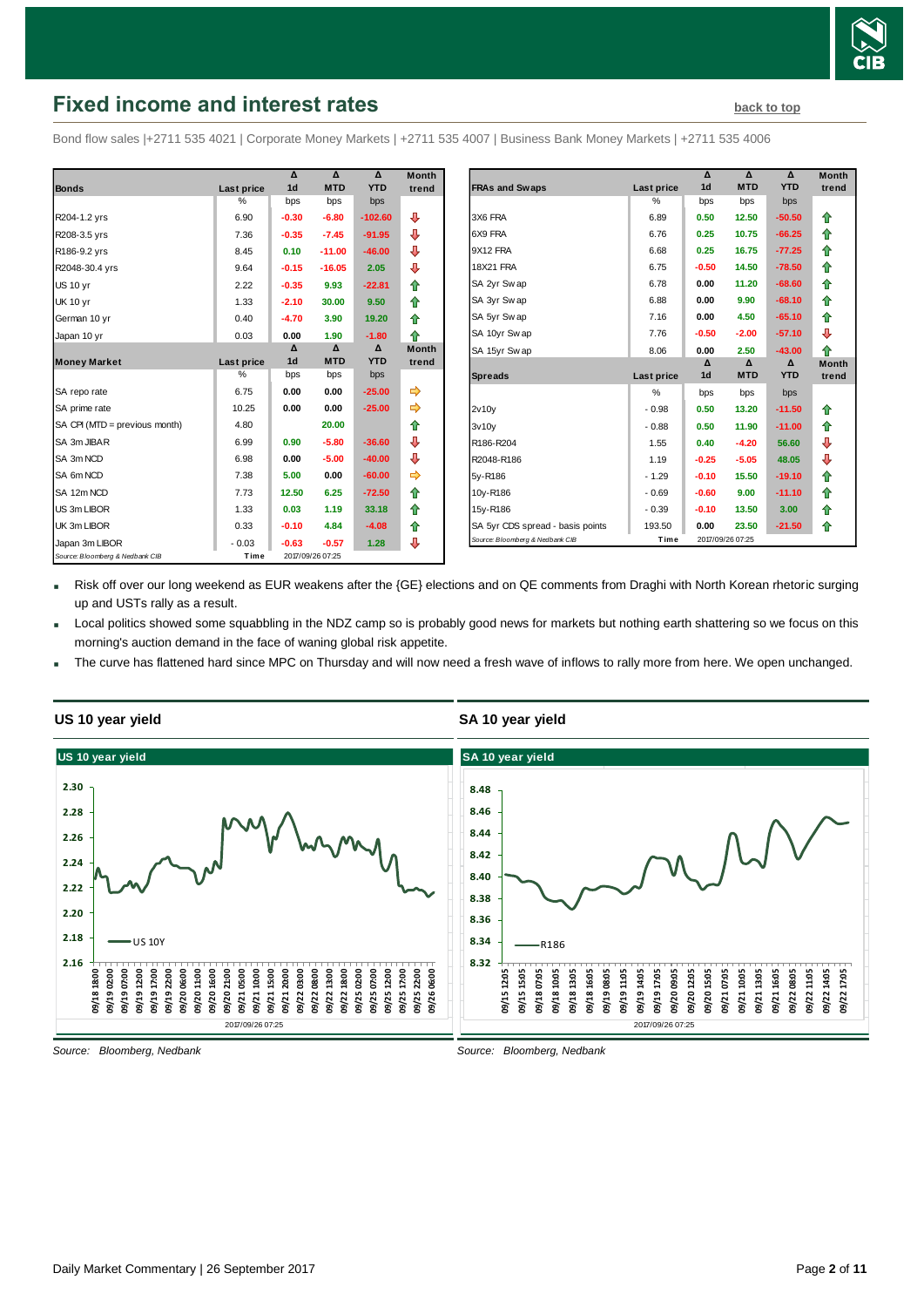

## <span id="page-2-0"></span>**Currencies [back to top](#page-0-0)**

Business Banking FX | +27 11 535 4003 | Corporate FX | +2711 535 4002 | Institutional FX | +2711 535 4005

- On Friday the rand opened the session trading in the mid 13.20's , after some initial weakness , there were some dollar sellers above the 13.30 level and this saw the local, unit trade firmer to trade to a best level of 13.1600 on the day , closing the session trading at 13.2200 going into the long weekend. Over the past three days the rand has lost some ground, this as the dollar savoured some support as North Korea and the U.S.A continued to exchange threats, this morning it currently trades at 13.3140 and EURZAR is trading at 15.7830 and GBPZAR at 17.9550.
- On the international front, as per the above, headlines providing the catalyst for dollar support and this saw EURUSD trade from a closing level of 1.1966 on Friday down to the current levels at 1.1850.
- After having breached below the 1300.00 level last week, gold found some support in the wake of the global geopolitical tension, this morning currently trading at 1312.25.
- Currently markets firmly in the grip of the renewed tension between North Korea and the U.S and any development in this regard likely to provide the catalyst for market activity, although the rand printed highs in the mid 13.30's as a result, in a market session which would have been struggling for liquidity, the local unit has recovered marginally.
- Possible trading range in the rand today 13.2000 to 13.4500

|                                 |            | $\% \Delta$            | $\%$ $\Delta$               | $\Delta_0$             | <b>Month</b>          |                     |
|---------------------------------|------------|------------------------|-----------------------------|------------------------|-----------------------|---------------------|
| <b>Majors</b>                   | Last price | $-1d$                  | <b>MTD</b>                  | <b>YTD</b>             | trend                 | <b>USD trend</b>    |
| <b>GBPLISD</b>                  | 1.35       | 0.16                   | 4.51                        | 9.21                   | ♠                     | <b>USD</b> weakness |
| <b>EURUSD</b>                   | 1.18       | $-0.01$                | $-0.31$                     | 12.62                  | ⊕                     | USD strength        |
| <b>USDJPY</b>                   | 111.57     | 0.00                   | 1.27                        | $-4.83$                | ♠                     | USD strength        |
| <b>USDAUD</b>                   | 1.26       | 0.04                   | $-0.15$                     | $-9.30$                | ⊕                     | USD weakness        |
| <b>Rand crosses</b>             | Last price | $\%$ $\Delta$<br>$-1d$ | $\%$ $\Delta$<br><b>MTD</b> | $\Delta$<br><b>YTD</b> | <b>Month</b><br>trend | <b>ZAR</b> trend    |
| <b>USDZAR</b>                   | 13.32      | $-0.19$                | 2.31                        | $-3.14$                | ⇑                     | <b>ZAR</b> weakness |
| <b>GBPZAR</b>                   | 17.96      | $-0.01$                | 6.55                        | 5.64                   | ⇑                     | <b>ZAR</b> weakness |
| <b>FURZAR</b>                   | 15.78      | $-0.20$                | 2.02                        | 8.42                   | ♠                     | <b>ZAR</b> weakness |
| <b>AUDZAR</b>                   | 10.58      | $-0.23$                | 2.46                        | 6.39                   | ♠                     | <b>ZAR</b> weakness |
| ZARJPY                          | 8.38       | 0.21                   | $-1.07$                     | $-1.84$                | Ф                     | ZAR weakness        |
| <b>African FX</b>               | Last price | $\%$ $\Delta$<br>$-1d$ | $\%$ $\Delta$<br><b>MTD</b> | $\Delta$<br><b>YTD</b> | <b>Month</b><br>trend | <b>ZAR</b> trend    |
| ZARMWK (Malaw ian kw acha)      | 54.32      | $-0.05$                | $-2.63$                     | 2.47                   | ⊕                     | <b>ZAR</b> weakness |
| ZARBWP (Botsw ana pula)         | 0.77       | 0.14                   | $-1.74$                     | $-1.58$                | ⊕                     | <b>ZAR</b> weakness |
| ZARKES (Kenyan shilling)        | 7.75       | 0.19                   | $-2.04$                     | 3.74                   | ⊕                     | <b>ZAR</b> weakness |
| ZARMUR (Mauritian rupee)        | 2.51       | 0.14                   | $-0.35$                     | $-4.53$                | ⊕                     | <b>ZAR</b> weakness |
| ZARNGN (Nigerian naira)         | 26.94      | 0.03                   | $-2.12$                     | 14.86                  | ⊕                     | ZAR weakness        |
| ZARGHS (Ghanian cedi)           | 0.33       | 0.33                   | $-2.92$                     | 6.24                   | ⊕                     | <b>ZAR</b> weakness |
| ZARZMW (Zambian kw acha)        | 0.71       | $-0.06$                | 2.10                        | $-1.61$                | ♠                     | ZAR strength        |
| ZARMZN (Mozambican metical)     | 4.65       | 0.11                   | $-1.48$                     | $-12.11$               | J                     | <b>ZAR</b> weakness |
| Source: Bloomberg & Nedbank CIB | Time       |                        | 2017/09/26 07:25            |                        |                       |                     |

*\*Please note that the sign on the % change reflects the change on the headline number. The narrative indicates the trend direction over the month. For trade in any of these currencies, contact our FX dealing desks*

## **USDZAR** 2017/09/26 07:25 **\$/R (close, high and low)** R 13.00 R 13.05 R 13.10 R 13.15 R 13.20 R 13.25 R 13.30 R 13.35 R 13.40 R 13.45 09/20 09/21 09/22 09/25 09/26 USDZAR Curncy **- 4-** USDZAR HIGH - 4- USDZAR LOW

*Source: Bloomberg, Nedbank*

#### **EUR/USD**



*Source: Bloomberg, Nedbank*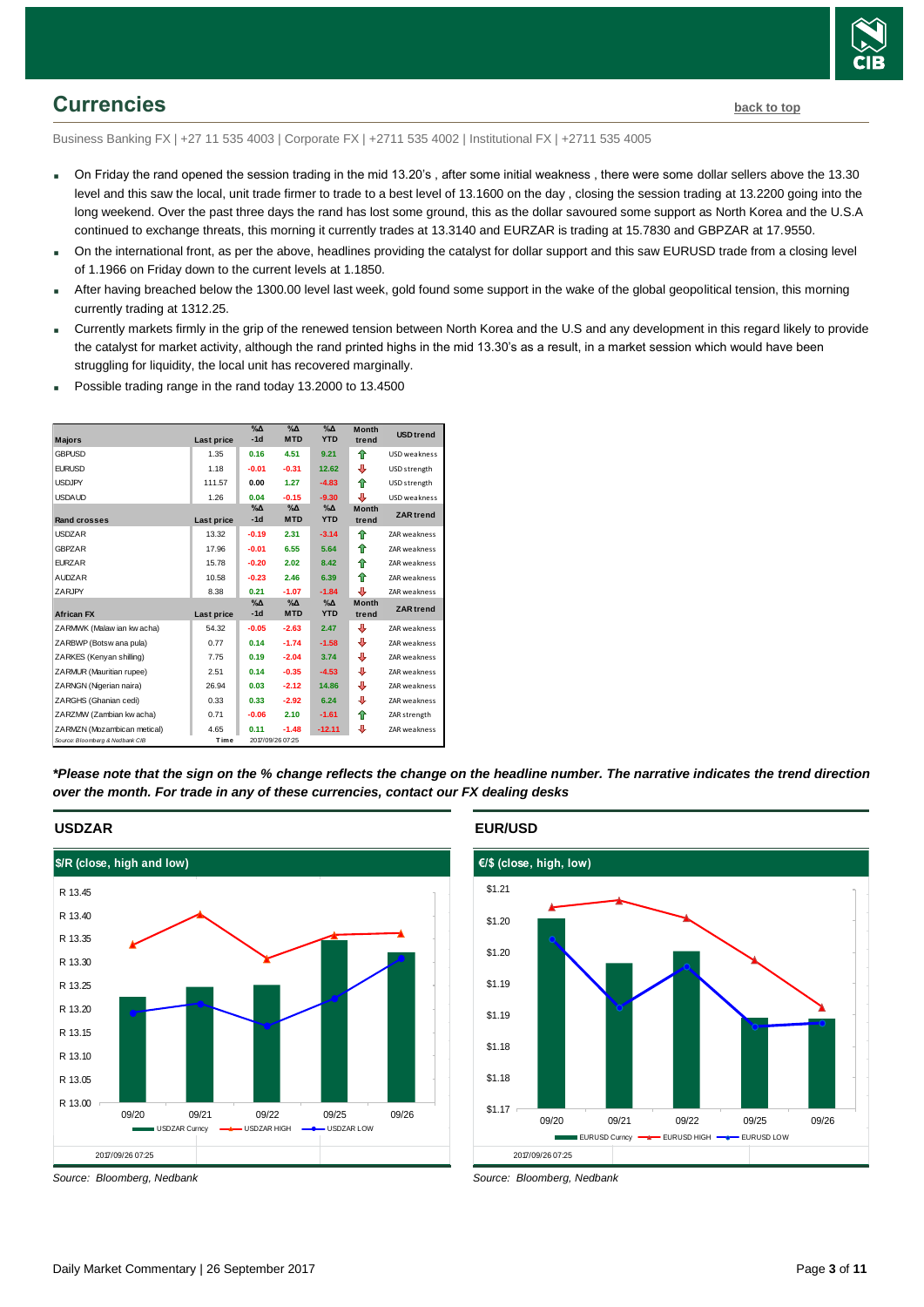## <span id="page-3-0"></span>**Commodities [back to top](#page-0-0)**

Nedbank CIB Market Commentary | CIBMarketComm@Nedbank.co.za | +27 11 294 1753| +27 11 535 4038

- Brent oil extended gains after closing at the highest level in more than two years as Turkey threatened to shut down Kurdish crude shipments through its territory. Futures climbed 0.7% after rising 3.8% on Monday.
- Gold holds biggest gain in over two weeks with prices bolstered by North Korean tensions, comments from Fed. Bullion for immediate delivery little changed at \$1,310.74/oz after closing +1% on Monday.

| <b>Commodities</b>              | Last price | $\%$ $\Delta$<br>$-1d$ | $\%$ $\Delta$<br><b>MTD</b> | $\%$ $\Delta$<br><b>YTD</b> | <b>Month</b><br>trend |
|---------------------------------|------------|------------------------|-----------------------------|-----------------------------|-----------------------|
| Brent near future (\$)          | 59.38      | 0.61                   | 13.36                       | 4.51                        | ⇑                     |
| WTI crude (\$)                  | 52.32      | 0.19                   | 10.78                       | $-2.61$                     | ⇑                     |
| Gold spot (\$)                  | 1 312.56   | 0.18                   | $-0.33$                     | 14.38                       | ⊕                     |
| Platinum spot (\$)              | 945.00     | 0.46                   | $-5.04$                     | 4.64                        | ⊕                     |
| SA w hite maize spot (R)        | 1890.00    | 0.00                   | 5.41                        | $-46.64$                    | 11                    |
| Source: Bloomberg & Nedbank CIB | Time       |                        | 2017/09/26 07:25            |                             |                       |

## **SA white maize**



*Source: Bloomberg, Nedbank*



### **Brent Crude vs West Texas Intermediate**



*Source: Bloomberg, Nedbank*

**Platinum vs Gold**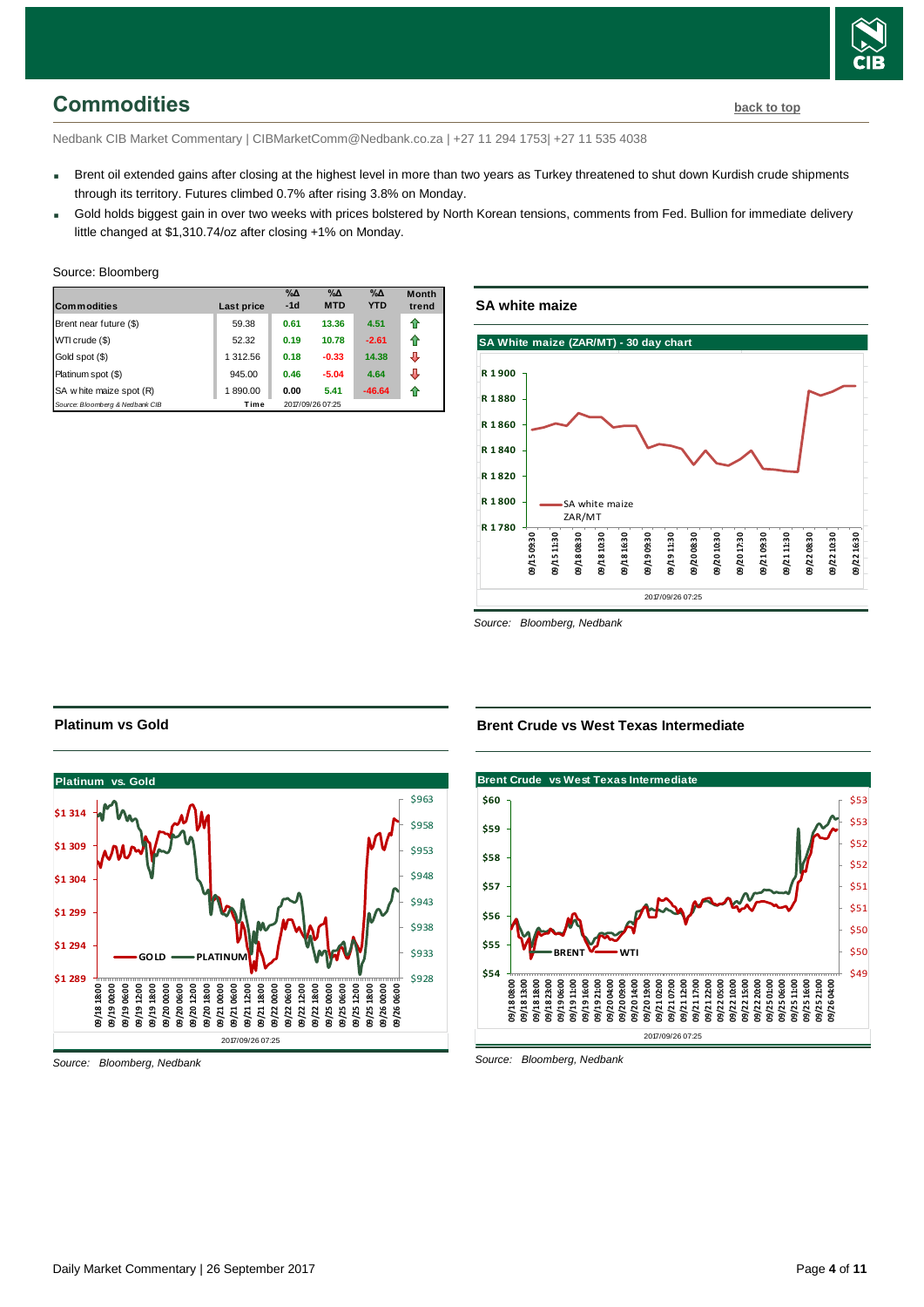

## <span id="page-4-0"></span>**Equities [back to top](#page-0-0)**

Cash equities | +2711 535 4030/31

#### **South Africa**

 The South African market was closed on Monday in celebrating Heritage day. On Friday, the Top40 closed a subdued trading day flat. Markets lacked direction following the surprise decision to leave rates unchanged. Gold and banking shares posted gains while platinum shares tanked. The value traded was R18 billion and the Rand was hovering around 13.32 to the US dollar at the close.

#### **UK/Europe**

 The major European markets closed Monday's trading session on opposite sides of the unchanged mark, the FTSE slid -0.13%, the Dax rose +0.02% and the Cac fell -0.3%. Angela Merkel won her fourth term as Germany's prime minister but will have to govern with a less stable coalition. Increased M&A activity tried to support the market but negative economic data limited gains. Alstom gained on talks of a possible merger with Siemens mobility business, Airbus rose on rumors to sell their Aerotec subsidiary and chip maker Imagination surged +28% after agreeing to be taken over by Canyon Bridge.

#### **USA**

 Reignited geopolitical concerns and profit taking lead the major US indexes further into the red, the Dow shred -0.2%, the Nasdaq dropped -0.9% and the S&P500 lost -0.2%. The risk off environment came amid North Korea's foreign minister, Ri Yong accusing Donald Trump of declaring war on them. He said by Trump stating their leadership won't be around much longer represent a declaration of war. Tech stocks led decliners eroding gains in recent weeks. Internet, semiconductor, steel and software shares posted the biggest losses while energy and gold shares rise with higher commodity prices.

#### **Asia**

 Asian markets are trading lower this morning taking the cue from a weak close on Wall Street, the MSCI Asia Pacific ex-Japan is down -0.3%. Geopolitical concerns are adding pressure to the already fragile market after North Korea accused the US of declaring war. Japan's Prime Minister Shinzo Abe has called for early elections likely to be held on the 22nd October. He's looking for a change in mandate given the geopolitical risks in the Korean Peninsula to channel funds from increased sales tax to social security and education rather than debt reduction. Tencents is currently trading down -1.5% in Hong Kong this morning.

|                                 |            | $\%$ $\Delta$ | $\sqrt{6\Delta}$ | $\%$ $\Delta$ | <b>Month</b> |
|---------------------------------|------------|---------------|------------------|---------------|--------------|
| <b>Developed Markets</b>        | Last price | $-1d$         | <b>MTD</b>       | <b>YTD</b>    | trend        |
| Dow Jones                       | 22 296.09  | $-0.24$       | 1.59             | 12.82         | ⇑            |
| Nasdag                          | 6 370.59   | $-0.88$       | $-0.90$          | 18.34         | ⊕            |
| S&P 500                         | 2 496.66   | $-0.22$       | 1.01             | 11.52         | ⇑            |
| DJ Eurostoxx 50                 | 3537.81    | $-0.10$       | 3.40             | 7.52          | ⇑            |
| <b>DAX</b>                      | 12 594.81  | 0.02          | 4.47             | 9.70          | 合            |
| CAC                             | 5 267.13   | $-0.27$       | 3.57             | 8.33          | 企            |
| <b>FTSE</b>                     | 7 301.29   | $-0.13$       | $-1.74$          | 2.22          | ⊕            |
| ASX200                          | 5 677.50   | $-0.11$       | $-0.65$          | 0.21          | ⊕            |
| Nikkei 225                      | 20 328.06  | $-0.34$       | 3.47             | 6.35          | 合            |
| <b>MSCI World</b>               | 1989.08    | $-0.28$       | 1.50             | 13.58         | ♠            |
|                                 |            | %Δ            | %Δ               | $\%$ $\Delta$ | <b>Month</b> |
| <b>Emerging Markets</b>         | Last price | $-1d$         | <b>MTD</b>       | <b>YTD</b>    | trend        |
| Hang Seng                       | 27 487.62  | $-0.05$       | $-1.73$          | 24.94         | ⊕            |
| Shanghai                        | 3 344.45   | 0.09          | $-0.49$          | 7.76          | ⊕            |
| Brazil Bovespa                  | 74 443.48  | $-1.26$       | 5.09             | 23.60         | 合            |
| India - NSE                     | 31 539.85  | $-0.27$       | $-0.60$          | 18.45         | ⇩            |
| Russia Micex                    | 2 069.11   | 0.85          | 2.32             | $-7.33$       | ⇑            |
| <b>MSCI Emerging</b>            | 1 088.26   | $-1.27$       | 0.05             | 26.21         | ♠            |
|                                 |            | %∆            | %Δ               | %∆            | <b>Month</b> |
| <b>SA Indices</b>               | Last price | $-1d$         | <b>MTD</b>       | <b>YTD</b>    | trend        |
| <b>JSE All Share</b>            | 55 839.73  | $-0.05$       | $-1.21$          | 10.24         | ⊕            |
| Top 40                          | 49 564.68  | 0.03          | $-0.87$          | 12.90         | ⊕            |
| Resi 10                         | 34 919.88  | $-0.32$       | $-2.39$          | 8.75          | ⊕            |
| Indi 25                         | 75 835.72  | $-0.01$       | $-0.40$          | 17.97         | ⇩            |
| Fini 15                         | 15 377.77  | 0.37          | $-2.05$          | 1.99          | ⊕            |
| Source: Bloomberg & Nedbank CIB | Time       |               | 2017/09/26 07:25 |               |              |

#### **Short-term performance of SA equity indices**



<span id="page-4-1"></span>*Source: Bloomberg, Nedbank*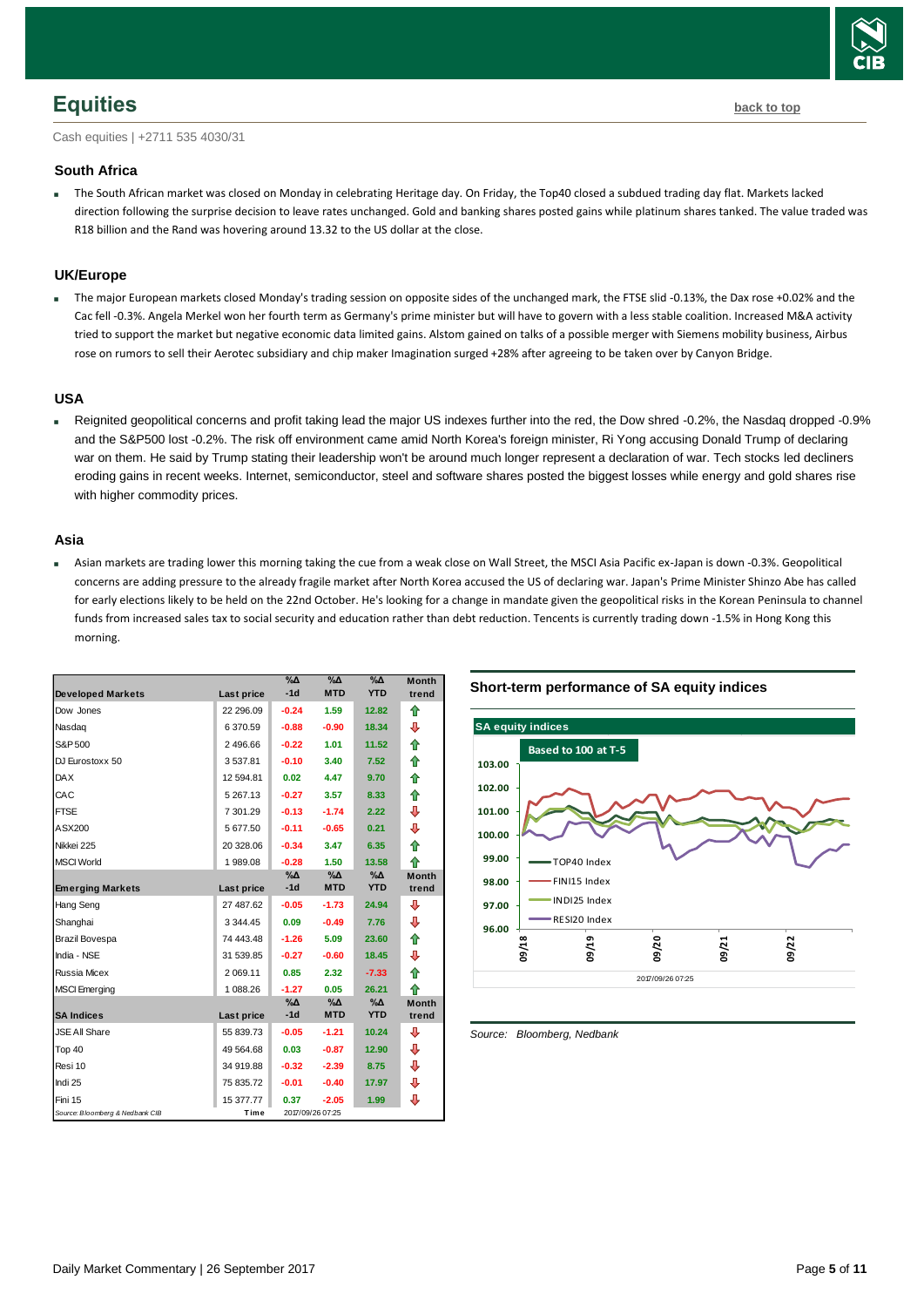# <span id="page-5-0"></span>**Last day to trade back to the contract of the contract of the contract of the contract of the contract of the contract of the contract of the contract of the contract of the contract of the contract of the contract of t**

| Share code        | Share name                                | Dividend / interest rate                                                  |
|-------------------|-------------------------------------------|---------------------------------------------------------------------------|
| 28 September 2017 |                                           |                                                                           |
| ARI               | African Rainbow Minerals Ltd              | dividend @ 650cps                                                         |
| CSEW40            | Coreshares Top 40 Equally Weighted        | Distribution (if any) TBA within 14 business days after the RD            |
| <b>CSP500</b>     | Coreshares S P 500                        | Distribution (if any) TBA within 14 business days after the RD            |
| CTOP50            | CoresharesTop50                           | Distribution (if any) TBA within 14 business days after the RD            |
| <b>DIVTRX</b>     | Coreshares Divtrax                        | Distribution (if any) TBA within 14 business days after the RD            |
| DRD               | DRDGold Ltd                               | dividend @ 5cps                                                           |
| <b>GIVFIN</b>     | Newfunds S&P GIVI SA Finacnials Index ETF | Distribution (if any) will be made on or before Thursday, 19 October 2017 |
| <b>GIVIND</b>     | Newfunds S&P GIVI SA Industrial Index ETF | Distribution (if any) will be made on or before Thursday, 19 October 2017 |
| <b>GIVISA</b>     | Newfunds S&P GIVI SA Top50 Index ETF      | Distribution (if any) will be made on or before Thursday, 19 October 2017 |
| <b>GIVRES</b>     | Newfunds S&P GIVI SA Resources Index ETF  | Distribution (if any) will be made on or before Thursday, 19 October 2017 |
| <b>GLPROP</b>     | Coreshares Global Prop                    | Distribution (if any) TBA within 14 business days after the RD            |
| <b>HYP</b>        | Hyprop Investments Ltd                    | dividend $@347.8cps$                                                      |
| IMRP4             | IM Redeemable Pref 4Aug21                 | dividend $@$ 5918.0450cps                                                 |
| LVLTRX            | Coreshares LowvolTrax                     | Distribution (if any) TBA within 14 business days after the RD            |
| <b>MAPPSG</b>     | Newfunds MAPPS Growth ETF                 | Distribution (if any) will be made on or before Thursday, 19 October 2017 |
| <b>MAPPSP</b>     | Newfunds MSPPS Protect ETF                | Distribution (if any) will be made on or before Thursday, 19 October 2017 |
| MFI               | M-FITec Int Ltd                           | Capital distribution                                                      |
| MMI               | MMI Holdings Ltd                          | dividend @ 92cps                                                          |
| MST               | Mustek Ltd                                | dividend $@$ 16cps                                                        |
| <b>NEWFSA</b>     | Newfunds NEWSA Index Portfolio            | Distribution (if any) will be made on or before Thursday, 19 October 2017 |
| <b>NFEMOM</b>     | Newfunds Equity Momentum ETF              | Distribution (if any) will be made on or before Thursday, 19 October 2017 |
| <b>NFGOVI</b>     | Newfunds GOVI ETF                         | Distribution (if any) will be made on or before Thursday, 19 October 2017 |
| NFILBI            | <b>Newfunds ILBI ETF</b>                  | Distribution (if any) will be made on or before Thursday, 19 October 2017 |
| NHSH40            | Newfunds Shariah Top40 Index ETF          | Distribution (if any) will be made on or before Thursday, 19 October 2017 |
| <b>NFSWIX</b>     | Newfunds Swix40 ETF                       | Distribution (if any) will be made on or before Thursday, 19 October 2017 |
| <b>NFTRCI</b>     | Newfunds TRACI 3 Month ETF                | Distribution (if any) will be made on or before Thursday, 19 October 2017 |
| <b>NRP</b>        | NEPIRockacstle plc                        | Dividend Option @ EUR0.2346                                               |
| <b>PREFTX</b>     | Coreshares Preftrax                       | Distribution (if any) TBA within 14 business days after the RD            |
| <b>PTXSPY</b>     | Coreshares Proptrax SAPY                  | Distribution (if any) TBA within 14 business days after the RD            |
| <b>PTXTEN</b>     | <b>Coreshares Proptrax TEN</b>            | Distribution (if any) TBA within 14 business days after the RD            |
| SAC               | SA Corporate Real Estate Fund             | dividend $@$ 22.38cps                                                     |
| <b>STXRAF</b>     | Satrix RAFI 40                            | Distribution (if any) will be made on or before Thursday, 6 October 2017  |
| <b>SUR</b>        | Spur Corporation Ltd                      | dividend $@$ 61cps                                                        |

*Source: JSE*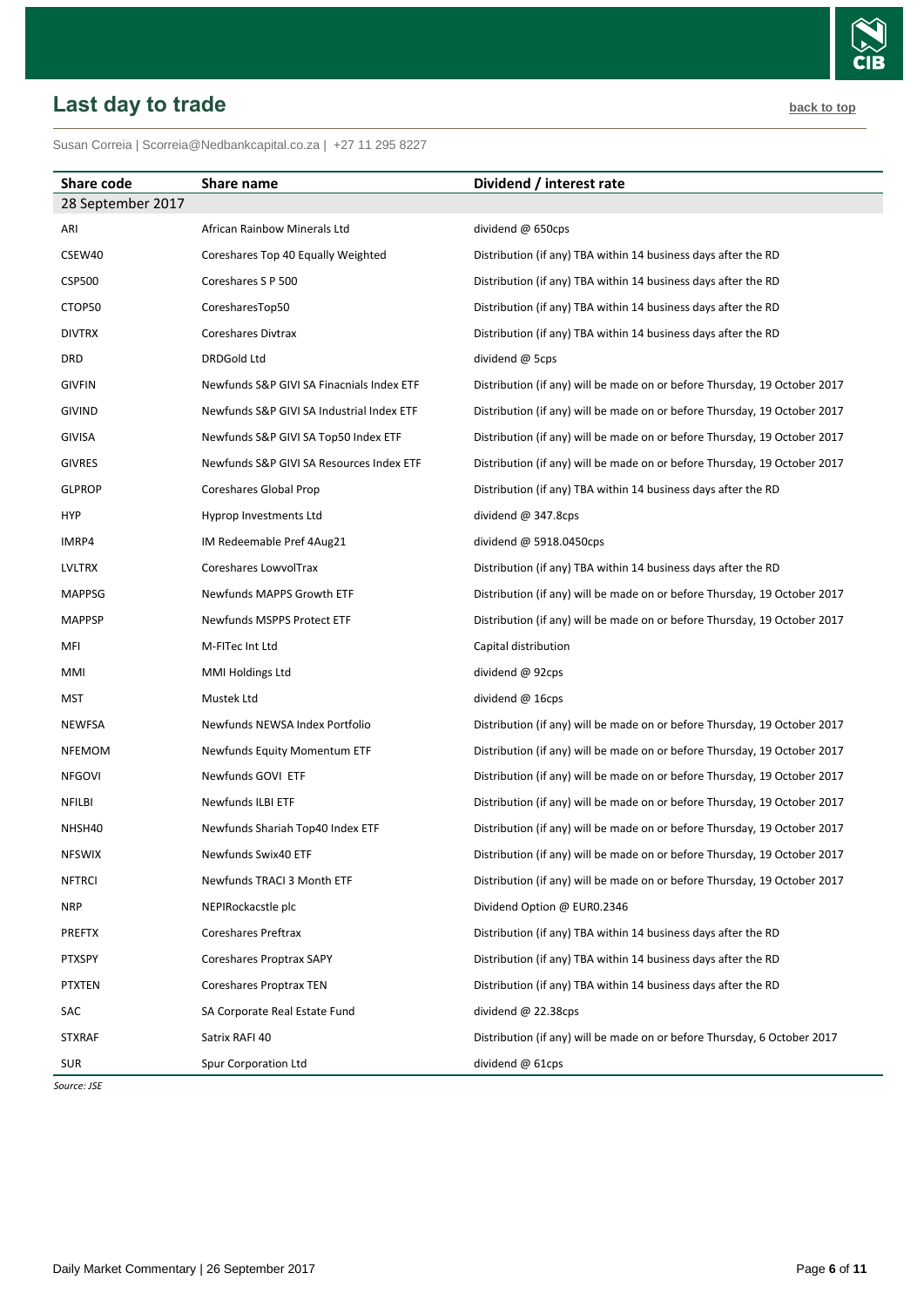# **JSE performance [back to top](#page-0-0) back to top**

Nedbank CIB Market Commentary | CIBMarketComm@Nedbank.co.za | +27 11 294 1753

| <b>Top40 constituents</b>               | Last price | %Δ<br>-1d         | $\%$ $\Delta$<br><b>MTD</b> | %Δ<br><b>YTD</b>  | Month<br>trend |
|-----------------------------------------|------------|-------------------|-----------------------------|-------------------|----------------|
| AGL: Anglo American Plc                 | 237.11     | $-0.79$           | 0.87                        | 21.53             | ⇑              |
| ANG: Anglogold Ashanti Ltd              | 124.50     | 2.57              | $-5.44$                     | $-18.40$          | ⊕              |
| APN: Aspen Pharmacare Holdings Lt       | 312.08     | 2.76              | 7.65                        | 10.05             | ⇑              |
| <b>BGA: Barclays Africa Group Ltd</b>   | 139.59     | 0.79              | $-5.92$                     | -17.25            | ┺              |
| BID: Bid Corp Ltd                       | 304.90     | $-0.75$           | 3.20                        | 24.37             | ⇑              |
| BIL: Bhp Billiton Plc                   | 240.13     | $-0.49$           | $-2.76$                     | 9.81              | ⊕              |
| BTI: British American Tobacco Plc       | 823.42     | 0.56              | 1.97                        | 5.76              | ⇑              |
| <b>BVT: Bidvest Group Ltd</b>           | 167.06     | $-0.37$           | $-2.56$                     | $-7.83$           | ⊕              |
| CFR : Financiere Richemont-Dep Rec      | 119.42     | 0.49              | 3.16                        | 31.61             | ⇑              |
| CPI : Capitec Bank Holdings Ltd         | 908.72     | $-0.47$           | 0.91                        | 30.75             | ⇑              |
| DSY: Discovery Ltd                      | 142.22     | $-1.39$           | $-5.56$                     | 24.21             | ⊕              |
| FFA: Fortress Income Fund Ltd-A         | 17.70      | $-0.28$           | 0.91                        | 6.82              | ⇑              |
| FFB: Fortress Income Fund Ltd           | 39.20      | $-0.76$           | $-0.53$                     | 21.25             | ⊕              |
| <b>FSR: Firstrand Ltd</b>               | 53.50      | 0.13              | $-3.66$                     | 0.62              | ⊕              |
| GFI: Gold Fields Ltd                    | 57.65      | 0.52 <sub>1</sub> | $-0.60$                     | 32.26             | ⊕              |
| <b>GRT: Grow thpoint Properties Ltd</b> | 25.15      | 0.20              | 0.00                        | $-2.86$           | ⇨              |
| INL: Investec Ltd                       | 99.02      | 0.88              | $-0.05$                     | 9.11              | ⊕              |
| INP: Investec Plc                       | 99.16      | 0.34              | 0.42                        | 9.27              | ⇑              |
| <b>ITU:</b> Intu Properties Plc         | 41.54      | 0.92 <sub>1</sub> | $-0.24$                     | $-11.58$          | ⊕              |
| LHC: Life Healthcare Group Holdin       | 23.80      | 1.28              | $-9.75$                     | -21.53            | ⊕              |
| MEI: Mediclinic International Plc       | 121.40     | 0.32              | $-4.96$                     | $-6.62$           | ⊕              |
| MND: Mondi Ltd                          | 364.54     | 0.38              | 2.77                        | 30.20             | ⇑              |
| MNP: Mondi Plc                          | 363.92     | $-0.16$           | 2.66                        | 30.57             | ⇑              |
| MRP: Mr Price Group Ltd                 | 180.19     | $-0.18$           | $-0.58$                     | 12.94             | ┺              |
| MTN: Mtn Group Ltd                      | 126.87     | 1.08              | $-1.83$                     | 0.55              | ⊕              |
| NED: Nedbank Group Ltd                  | 204.47     | 0.54              | $-7.00$                     | $-14.14$          | ⊕              |
| NPN: Naspers Ltd-N Shs                  | 2 962.00   | $-0.78$           | 0.79                        | 47.17             | T              |
| NRP: Nepi Rockcastle Plc                | 189.40     | $-0.06$           | 0.48                        |                   | ⇑              |
| NTC: Netcare Ltd                        | 23.33      | 0.17              | $-3.24$                     | -26.73            | ⊕              |
| OML: Old Mutual Plc                     | 34.84      | 0.26              | 0.26                        | 1.16              | T              |
| RDF: Redefine Properties Ltd            | 10.96      | $-0.09$           | 2.81                        | -2.06             | ⇑              |
| REI: Reinet Investments Sa-Dr           | 27.60      | $-0.36$           | $-0.76$                     | 2.99 <sub>1</sub> | ⇩              |
| REM: Remgro Ltd                         | 211.50     | 0.45              | $-2.69$                     | -5.18             | ⊕              |
| RMH: Rmb Holdings Ltd                   | 65.00      | 0.12              | $-2.18$                     | -2.11             | ⇩              |
| SAP: Sappi Limited                      | 88.01      | 2.11              | 0.70                        | -2.16             | ⇑              |
| SBK: Standard Bank Group Ltd            | 162.65     | 1.41              | $-2.85$                     | 7.18              | ⇩              |
| SHP: Shoprite Holdings Ltd              | 206.00     | 0.88              | -8.60                       | 20.14             | ⊕              |
| SLM: Sanlam Ltd                         | 69.11      | 0.99              | $-3.75$                     | 9.87              | ⇩              |
| SNH: Steinhoff International H Nv       | 60.50      | $-0.17$           | $-3.75$                     | -15.12            | ⇩              |
| SOL: Sasol Ltd                          | 374.50     | $-0.93$           | -4.44                       | $-6.12$           | ⇩              |
| TBS: Tiger Brands Ltd                   | 378.10     | 0.45              | $-6.18$                     | -4.96             | ⇩              |
| VOD: Vodacom Group Ltd                  | 161.36     | $-0.09$           | $-11.14$                    | 5.88              | ⇩              |
| WHL: Woolw orths Holdings Ltd           | 60.15      | 0.59              | 1.37                        | $-15.31$          |                |
| Source: Bloomberg & Nedbank CIB         | Time       |                   | 2017/09/26 07:25            |                   |                |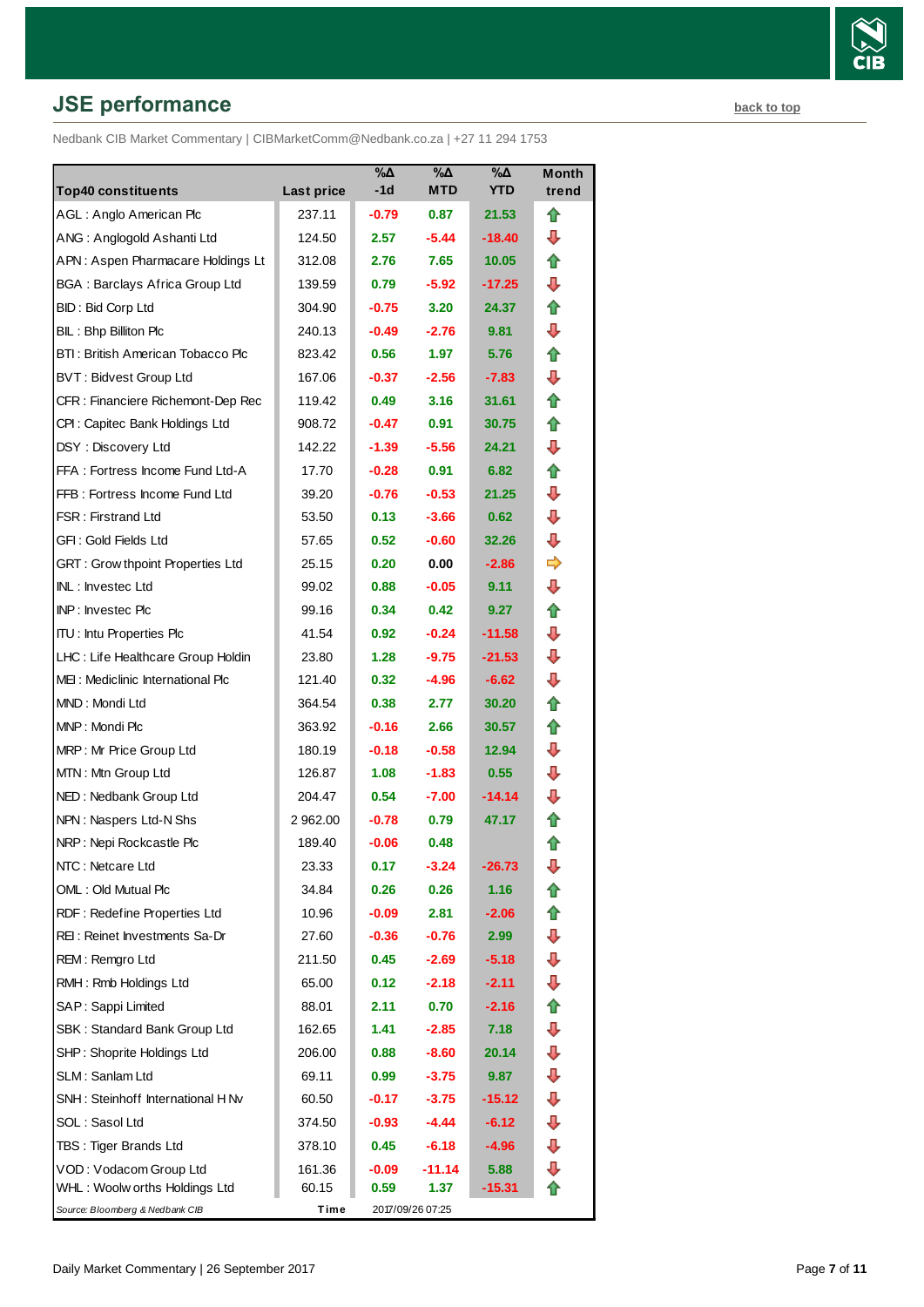

## <span id="page-7-0"></span>**Economics [back to top](#page-0-0)**

Nedbank CIB Market Commentary | CIBMarketComm@Nedbank.co.za | +27 11 294 1753

#### **US**

- Gauges of manufacturing and economic activity in the US, showed divergent momentum. In Dallas, the Dallas Fed manufacturing index improved to 21.3 points in September, from 17 in August. This shows that manufacturing activity in the Dallas region picked up in September.
- The Chicago Fed national activity index deteriorated to -0.31 points in August, from 0.03 in July, worse than consensus of -0.25. The decline was mainly led by a production-related slowdown. Only 35 out of the 85 subcomponents were positive in August. This indicates that Q3 may see temporarily below-trend growth due to the weather related production stoppages.

**Synopsis: The Fed's dot plot still reflects policymaker's forecast for a final rate hike for the year in December, thereafter for 3 rate hikes in 2018. Our base case is for inflation to be maintained at current levels and for economic activity to expand at a moderate pace, which may warrant a rate hike in December.**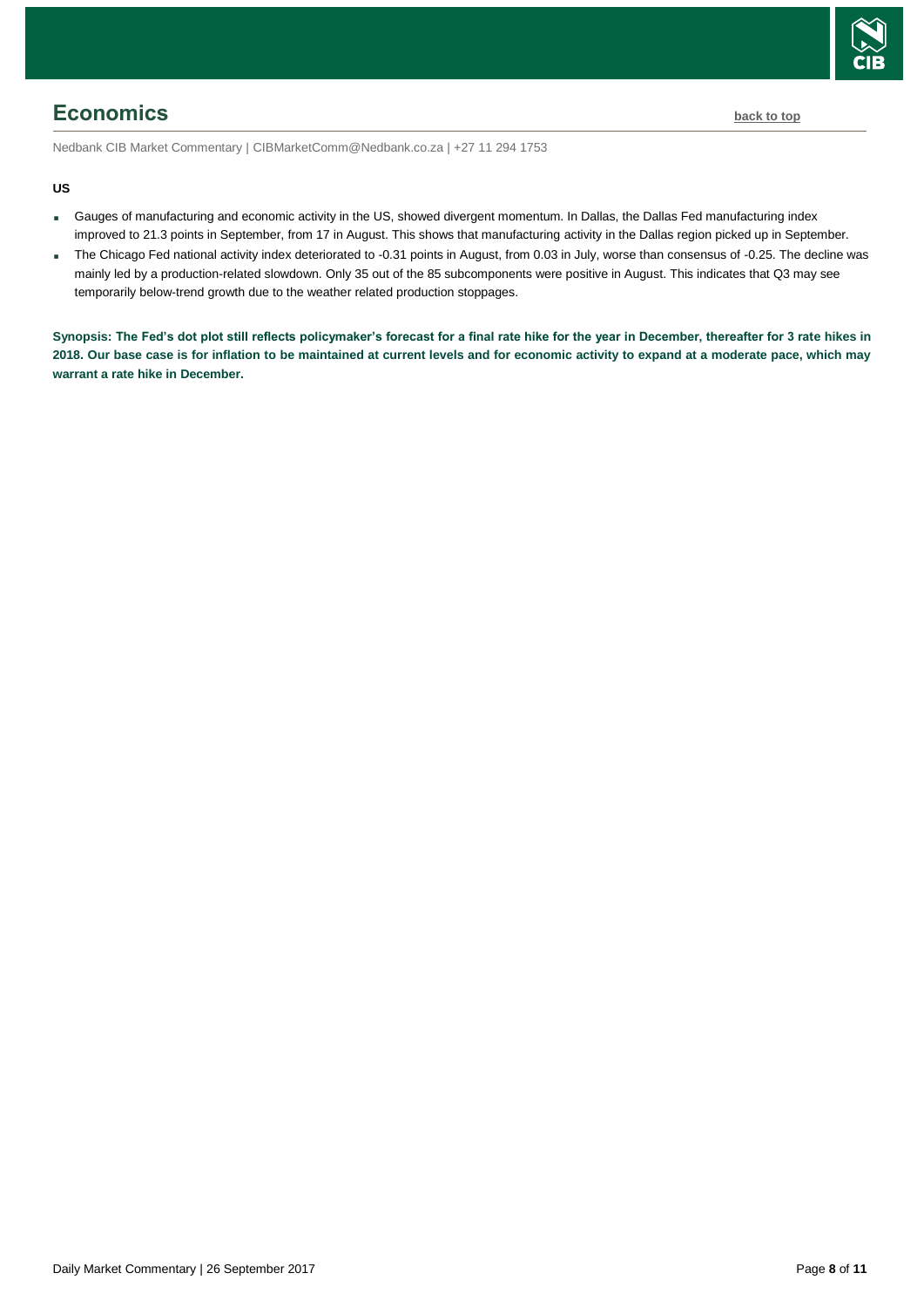

## <span id="page-8-0"></span>**Economic calendar [back to top](#page-0-0) back to top**

Nedbank CIB Market Commentary | CIBMarketComm@Nedbank.co.za | +27 11 294 1753

|                   | <b>Country Event</b> |                                  | Period           | <b>Survey</b> | <b>Actual</b>  | Prior    | <b>Revised</b> |
|-------------------|----------------------|----------------------------------|------------------|---------------|----------------|----------|----------------|
| 25-September      |                      |                                  |                  |               |                |          |                |
| 02:30 AM          | JN                   | Nikkei Japan PMI Mfg             | SEP <sub>P</sub> |               | 52.6           | 52.2     |                |
| 07:00 AM          | JN                   | Leading Index CI                 | <b>JULF</b>      | 105.1         | 105.2          | 105.2    |                |
| 10:00 AM          | <b>GE</b>            | <b>IFO Business Climate</b>      | <b>SEP</b>       | 116.0         | 115.2          | 115.9    |                |
| 10:00 AM          | <b>GE</b>            | <b>IFO Current Assessment</b>    | <b>SEP</b>       | 124.7         | 123.6          | 124.6    |                |
| 10:00 AM          | GE                   | <b>IFO Expectations</b>          | <b>SEP</b>       | 108.0         | 107.4          | 107.9    |                |
| 02:30 PM          | <b>US</b>            | Chicago Fed Nat Activity Index   | <b>AUG</b>       | $-0.25$       | $-0.31$        | $-0.01$  | 0.03           |
| 04:30 PM          | <b>US</b>            | Dallas Fed Manf. Activity        | <b>SEP</b>       | 11.5          | 21.3           | 17.0     |                |
| 26-September      |                      |                                  |                  |               |                |          |                |
| 09:00 AM          | <b>SA</b>            | Leading Indicator                | <b>JUL</b>       |               | $\blacksquare$ | 95.7     |                |
| 03:00 PM          | <b>US</b>            | S&P CoreLogic CS 20-City YoY NSA | JUL              | 5.70%         | $\blacksquare$ | 5.65%    |                |
| 04:00 PM          | <b>US</b>            | Conf. Board Consumer Confidence  | <b>SEP</b>       | 120.0         |                | 122.9    |                |
| 04:00 PM          | <b>US</b>            | New Home Sales                   | <b>AUG</b>       | 585k          | $\blacksquare$ | 571k     |                |
| 04:00 PM          | <b>US</b>            | New Home Sales MoM               | <b>AUG</b>       | 2.45%         |                | $-9.40%$ |                |
| 04:00 PM          | <b>US</b>            | Richmond Fed Manufact, Index     | <b>SEP</b>       | 13            |                | 14       |                |
| 27-September      |                      |                                  |                  |               |                |          |                |
| 03:30 AM          | <b>CH</b>            | <b>Industrial Profits YoY</b>    | <b>AUG</b>       |               | $\blacksquare$ | 16.50%   |                |
| 10:00 AM          | EC                   | M3 Money Supply YoY              | <b>AUG</b>       | 4.60%         |                | 4.50%    |                |
| 02:30 PM          | <b>US</b>            | Cap Goods Orders Nondef Ex Air   | AUG <sub>P</sub> | 0.3%          | $\blacksquare$ | 1.0%     |                |
| 02:30 PM          | <b>US</b>            | Durables Ex Transportation       | AUG <sub>P</sub> | 0.30%         | Ξ.             | 0.60%    |                |
| 02:30 PM          | <b>US</b>            | Durable Goods Orders             | AUG <sub>P</sub> | 1.0%          | $\blacksquare$ | $-6.8%$  |                |
| 04:00 PM          | <b>US</b>            | Pending Home Sales NSA YoY       | <b>AUG</b>       | $-0.50%$      |                | $-0.50%$ |                |
|                   |                      |                                  |                  |               |                |          |                |
| Source: Bloomberg |                      | 2017/09/26 07:25                 |                  |               |                |          |                |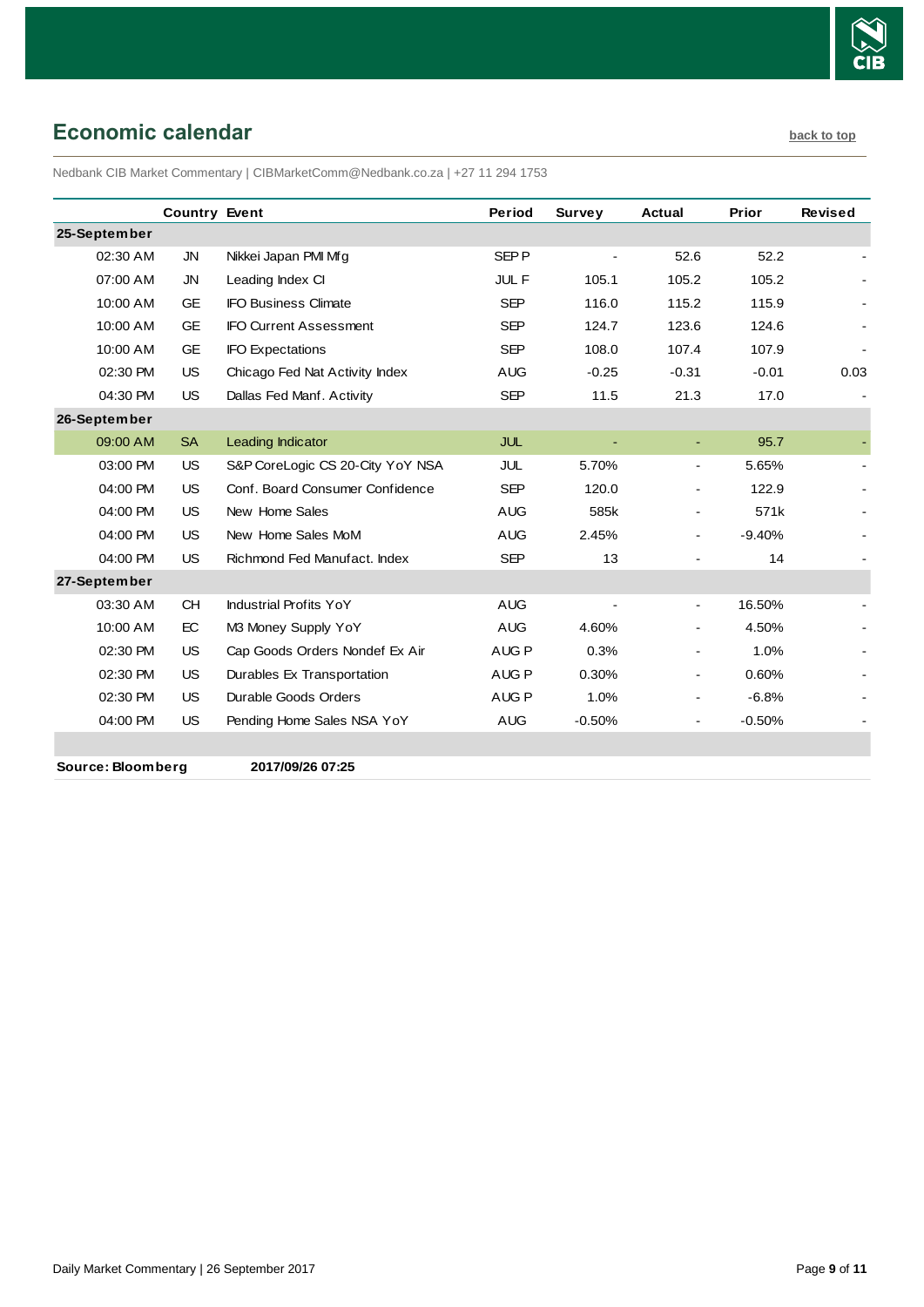

## <span id="page-9-0"></span>**Contacts**

**Treasury: Economic Analyst Reezwana Sumad** (011) 294 1753

**ALM Portfolio Management** (011) 535 4042

**Equities Sales and Distribution** (011) 535 4030/31

**Forex Institutional Sales Desk** (011) 535 4005

**Interest Rate Swaps & FRA's Trading** (011) 535 4004

**Money Market Institutional Sales Desk** (011) 535 4008

**Bond Trading** (011) 535 4021

**Forex Business Banking Sales Desk** (011) 535 4003

**Forex Retail Sales Desk** (011) 535 4020

**Money Market Business Banking Sales Desk** (011) 535 4006

**Non Soft & Soft Commodities Trading** (011) 535 4038

**Credit Derivatives**  (011) 535 4047

**Forex Corporate Sales Desk** JHB (011) 535 4002; DBN (031) 327 3000; CTN (021) 413 9300

**Inflation Trading** (011) 535 4026

**Money Market Corporate Sales Desk** JHB (011) 535 4007; DBN (031) 327 3000; CTN (021) 413 9300

**Preference shares desk** (011) 535 4072